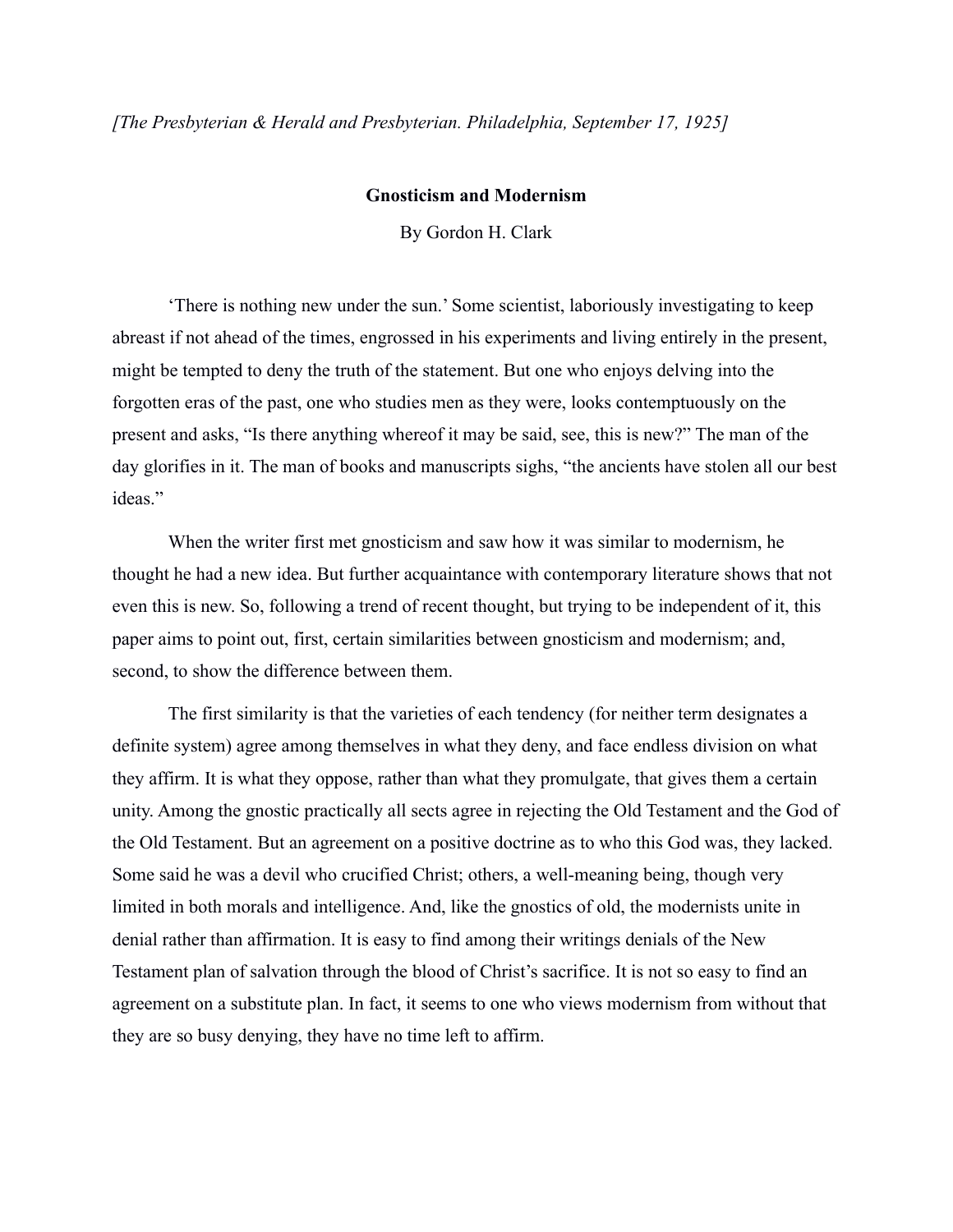It is not the purpose of this paper to show that definite doctrines or ideas are common to both Gnosticism and modernism. It is more to show that the tendency, cause and method are the same. But there is one individual point which is so exactly copied by modernism from gnosticism that it cannot be easily passed over. Both agree that the virgin birth is impossible. Irenaeus explains Cerinthus's position, saying: "Jesus was not born of a virgin, for this seemed to him (Cerinthus) to be impossible, but was the son of Joseph and Mary, born after the manner of other men." However, this much may be said in favor of Cerinthus: he plainly taught his initiates that Jesus was born of Joseph and Mary whereas a certain young man ordained by the New York Presbytery on November 10, 1924, after affirming that Christ had a physical father, refused when asked to state who he thought that father was.

But let us not imagine that the gnostics went straight to Irenaeus and told him all their doctrines. On the contrary, they spoke freely among themselves only, and it was with great trouble that Irenaeus found out their secrets. The old method of secrecy has changed some since then. But the secrecy of the gnostics will at least suggest the ambiguities which our contemporaries use to conceal their thought. Anyone who has tried knows it is hard to get an unequivocal statement of a modernist's position. It is equally obvious that it is the easiest thing in the world to find out what a fundamentalist believes. One says, I believe in the virgin birth, and the resurrection of Christ's body. The other says, I was not there, so I will not deny it.

The second similarity between gnosticism and modernism is that both claim to represent original and true Christianity, the religion of Jesus, not the religion about Jesus as it is put today. Paul, say the gnostics, in addition to his written works, left oral teachings, and this is gnosticism. Valentinus claimed he got his gnosis from Theudas, who received it from Paul himself. Similarly Basilides refers directly to Peter. Who, reading the claims of these men, could help thinking of recent labored attempts to show that Paul was the first modernist, and even that Jesus was, which goes gnosticism one better.

Because then "Paul is the first gnostic" and Valentinus represents true Christianity, the gnostics prefer to remain with the church and bore from within. Valentinus was so convinced that the church was the place for him that he came to Rome and tried to be made pope. The similarity, even among Protestants, is obvious. We therefore sincerely desire that all modernistic attempts to capture positions of importance to gain control of the Boards and Agencies of the church will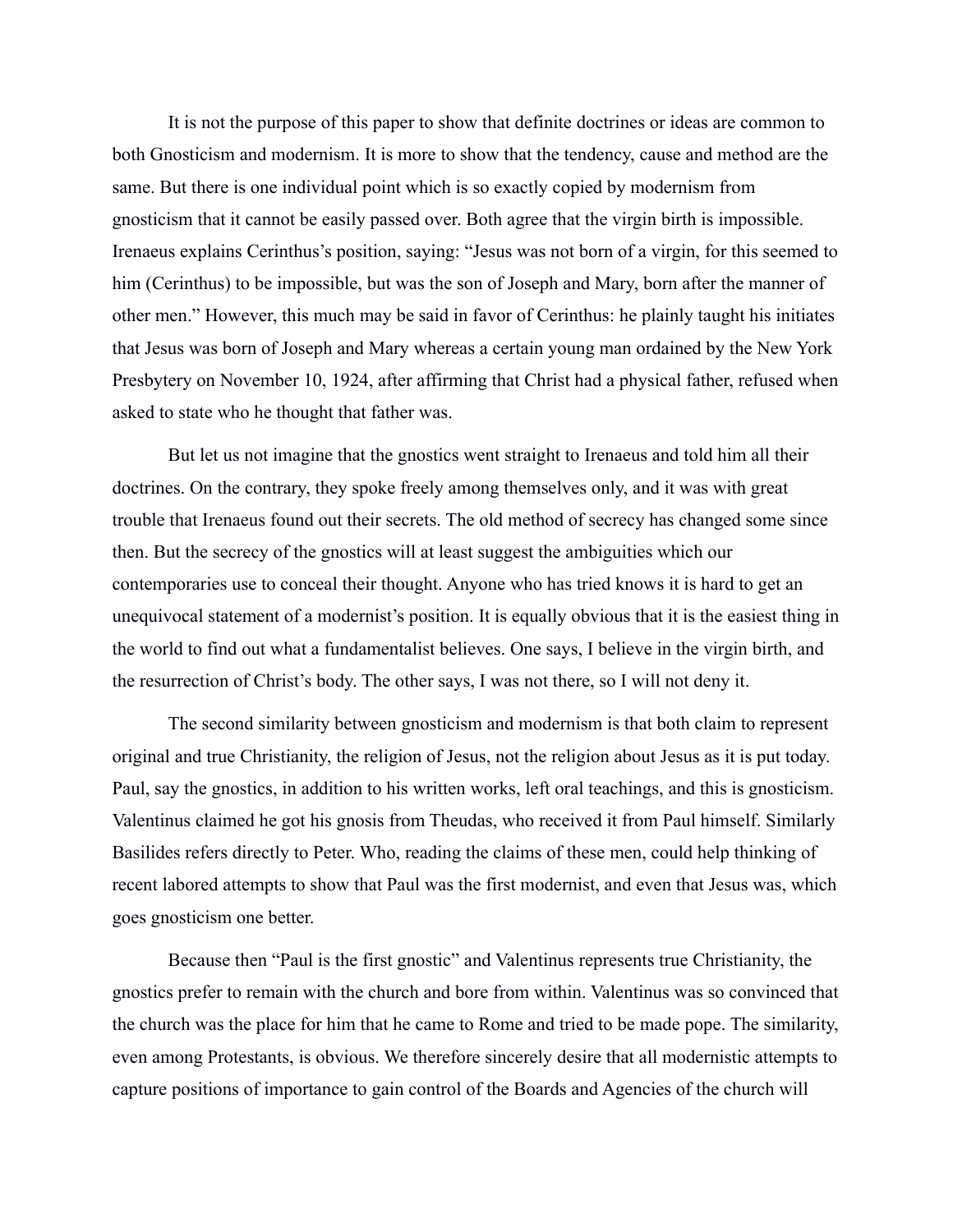succeed no more than Valentinus. It is right that the General Assembly and the governing bodies of all churches should take stringent legislative and judicial measures to rebuke modernism. But a determined refusal to elect vacillating men with ambiguous creeds to any position at all may induce the modernist to seek of his own accord a more congenial field of operation.

The third similarity is that of source. Both religions arise from the same tendency. Nineteen centuries ago and today those who deny the historical facts of Christianity take their positions because their standard is one or another substitute for Biblical revelation. The gnostics reasoned out their dogmas from a special revelation of their own, or from the oral teachings of Peter and Paul. This procedure is similar to that of modernism, which reasons from a basis of "experience." Well, if the modernists' experience and feelings are anything like those of the rest of us, they must change their theology daily. It is fine to have experience. It is good to know you are saved. But if we depend on our feelings for this knowledge, our assurance cannot be very constant. On the other hand, it will be both constant and unshakable if we obtain that knowledge through some such syllogism as this: The infallible Word says that if I confess the Lord Jesus and believe God raised him from the dead, I shall be saved; I believe and have confessed; Ergo, I am saved. And even if experience does testify to salvation, how it can formulate a complete system of theology is not so evident.

But far be it from the purpose of this paper to point out all the similarities between the two religions and not notice their differences. For Gnosticism contains some truth.

We may smile contemptuously at the claims of Simon Magus. He considered himself to be the reincarnation of Christ's Holy Spirit, which escaped from Jesus when he was crucified. He claimed to be worshipped as a god, and said it was he who had spoken to Moses at the burning bush. We may regard as unworthy of consideration these long and complex genealogies of eons and the divisions of nature into the hebdomad, ogdoad, and pleroma. The average educated man, infected with the spirit of the age, may sneer at Gnosticism's angels and demons, as did one writing the life of Luther said he shared the "common superstition of his time" in believing in a personal devil. But all these are the more or less unnecessary frills that develop from a truth – a truth which Gnosticism had and which modernism has not. That gnosticism was spiritualistic and supernaturalistic, there can be no doubt. Modernism is essentially not. Both religions do away with faith, it is true. And it makes little difference whether one substitutes gnosis or the other a